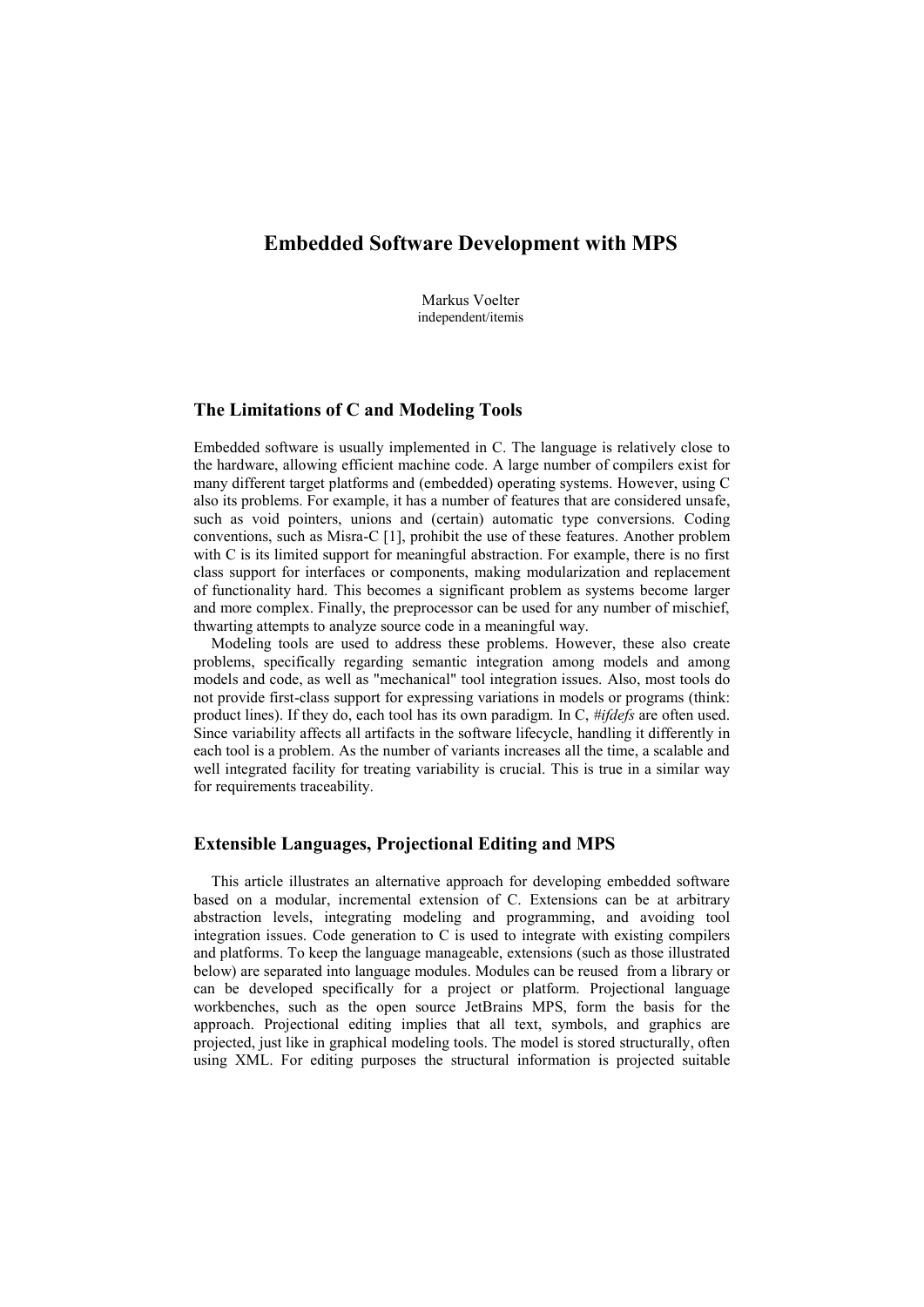notations. Users perform mouse gestures and keyboard actions tailored to the notation to modify the abstract model structure directly. Projectional editing can also be used for a syntax that is textual or semi-graphical (mathematical notations for example). However, since the projection looks like text, users expect interaction patterns and gestures known from "real text" to work (such as cursor movements, inserting/deleting characters, rearranging text, selection). A projectional editor has to "simulate" these interaction patterns to be usable. MPS does this very well.

Projectional editing has many advantages: Because editing changes the tree directly and no parsing is used, projectional editors can handle unparseable code. Language composition is easily possible, because composed languages cannot result in ambiguous grammars, a significant issue in classical parser-based systems. Graphical, semi-graphical and textual notations can be mixed and combined. Because projectional languages by definition need an IDE for editing (it has to do the projection!), language definition and extension always implies IDE definition and extension. The IDE will provide code completion, error checking and syntax highlighting for all language modules, even if they used in combinations. Finally, because the model is stored independent of its notation, it is possible to represent the same model in different ways simply by providing several projections. It is also possible to store out-of-band data, i.e. annotations on the core model/program. Examples of this include documentation, pointers to requirements (traceability) [2] or feature dependencies in the context of product lines [3].

Language workbenches deliver on the promise of removing the distinction between what is traditionally called programming and what is traditionally called modeling. This distinction is arbitrary anyway: developers want to express different concerns of software systems with abstractions and notations suitable to that particular concern, formally enough for automatic processing or translation, and with good IDE support. Projectional language workbenches deliver on this goal in an integrated, consistent and productive way.

JetBrains' Meta Programming System is an open source projectional language workbench [4]. Defining a language starts by defining the abstract syntax, the editor for the language concepts is specified in a second step. Lastly the generator is defined. It outputs text (for a low-level language) or it transforms higher-level code into code expressed in lower level languages. The higher-level to lower-level generators are not text generators, they transform abstract syntax trees.

## **The Modular Embedded Language**

http://mbeddr.com hosts the modular embedded language (MEL). It defines several extensions to C useful for embedded programming. The target environment is the OSEK operating system [5], we use Lego Mindstorms for demo purposes. Mindstorms makes the system accessible and fun; OSEK makes it relevant because it is used a lot in automotive systems. OSEK is basically a set of C APIs together with a configuration file, called OIL file. In the proof-of-concept, all these artifacts are generated from the MEL programs. Note that none of the language extensions described below are specific to OSEK - only the code generator is. By plugging in different code generators, different platforms can be targeted.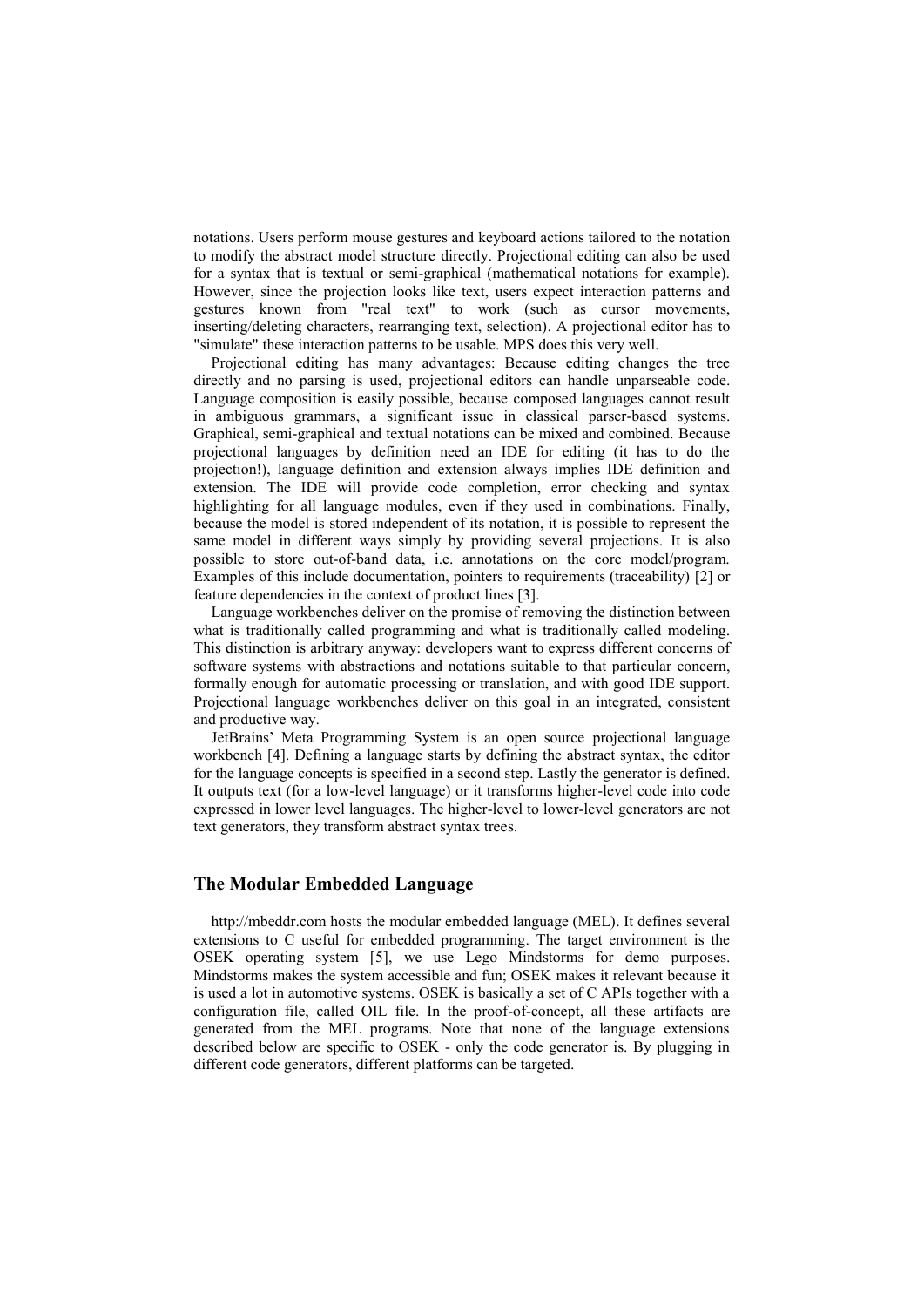The program described below is a simple line follower robot. It uses a single light sensor to follow (one side of) a thick black line. It keeps track of the turning line by changing the speed of motors that drive the two main wheels.

**Core Language.** The core of the MEL is a relatively complete implementation of C. It supports variables, constants, enums, structs, functions, most of C's statements and expressions as well as the type system including pointers. No headers files are used (they are only generated during text generation at the end of the translation chain). Instead the language provides the concept of a module. Modules are like a namespace and contain all the elements that can be declared on top level in C programs. Modules can declare dependencies on modules making their *exported* contents visible to depending module.



Figure 1: Code for the simple line follower robot expressed with the MEL

Figure 1 shows a screenshot of a basic line follower program. The module *main* uses three external API modules. It contains constants as well as a *statemachine* which manages the two phases of the program: *initialization* and *running*. The module also contains an *initialize* block (executed at program startup) which performs the initialization of the light sensor. The cyclic *run* task is responsible for reading the sensor and adjusting motor speeds. It is called every two system ticks. What the *run* task actually does is state-dependent by virtue of the *stateswitch*; if the linefollower state machine is in the *running* state it reads the light sensor and updates the motor settings. This state is entered by signalling *linefollower:initialized* at the end of the *setup* task. Finally, the module contains the *updateMotorSettings* function which actually drives the motors.

**Tasks.** Tasks capture behaviour that is executed at specific times, such as *at startup* or *cyclic*. Tasks are like functions, but they have no arguments and no return type.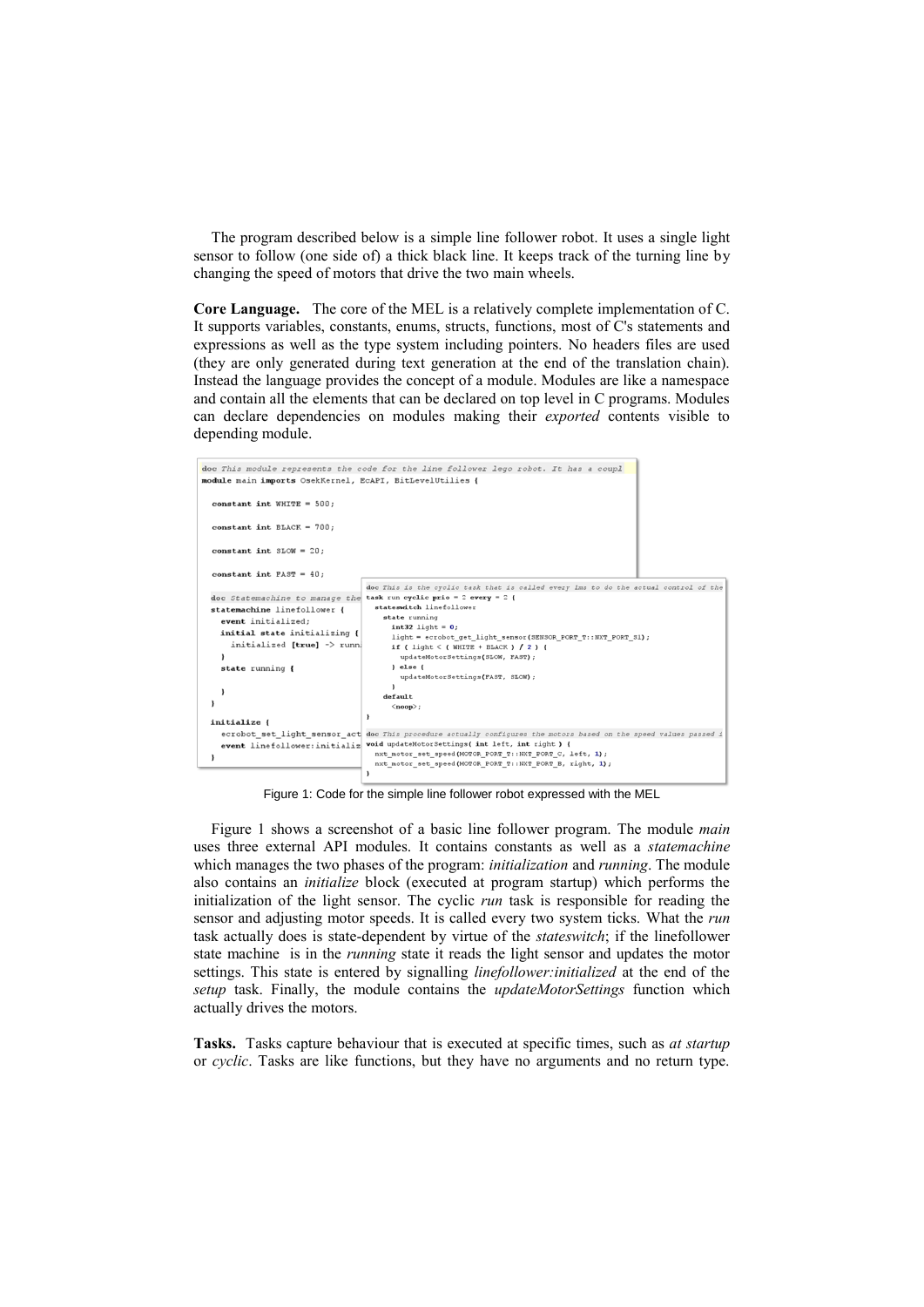Translation is target platform specific, for OSEK, tasks are mapped to a *void* function and a couple of entries in the OIL file.

**Statemachines.** The state machine language module supports the declaration of state machines (with states, events, transitions, guard conditions as well as entry and exit actions), a statement to fire events into a state machine as well as the *stateswitch*, a construct for implementing state-dependent behavior in tasks or functions.

The statemachine language module extends the core languag, and like functions or tasks, state machines can be contained in modules. The *event…* keyword and the *stateswitch* are statements, restricting their used to a statement context. Actions are statement lists, so every valid C statement can be used in them.

The generator is implemented as a model-to-model transformation that maps these construct down to the core language ("plain C"). The state machine becomes a variable (to hold the current state) as well as a function containing a switch/case statement to "execute" the transitions. States and events result in constants. The *event* statement calls this function passing in a constant representing the actual event. The *stateswitch* results in a couple of *if* statements querying the current state variable.

| linefollower initializing paused |  |                        | running     | crash |
|----------------------------------|--|------------------------|-------------|-------|
| initialized true running         |  |                        |             |       |
| bumped                           |  |                        | true crash  |       |
| blocked                          |  |                        | true paused |       |
| unblocked                        |  | true runningtrue crash |             |       |

Figure 2: Editing the state machine as a table embedded in the program code

Projectional editing makes it possible to edit state machines using several notations. In addition to the textual notation above, we also support a table notation as shown in figure 2. A graphical notation is planned for the future.

**A special kind of integer.** Working with the sonar sensor to detect obstructions in the robot's path requires averaging over repeated measurements because the sensor is very sensitive. This is useful for many sensors, so an extension of the type system is included. Figure 3 A shows the declaration of a variable with an averaging type: the base type is *int*, the number of elements over which to average is 10 and the initialization value is 250. The  $=$ / operator (see B) inserts a new measurement into to the buffer, calculating the new average and assigning it to the variable of the left of the operator. The variable can be read just like any other variable (see C).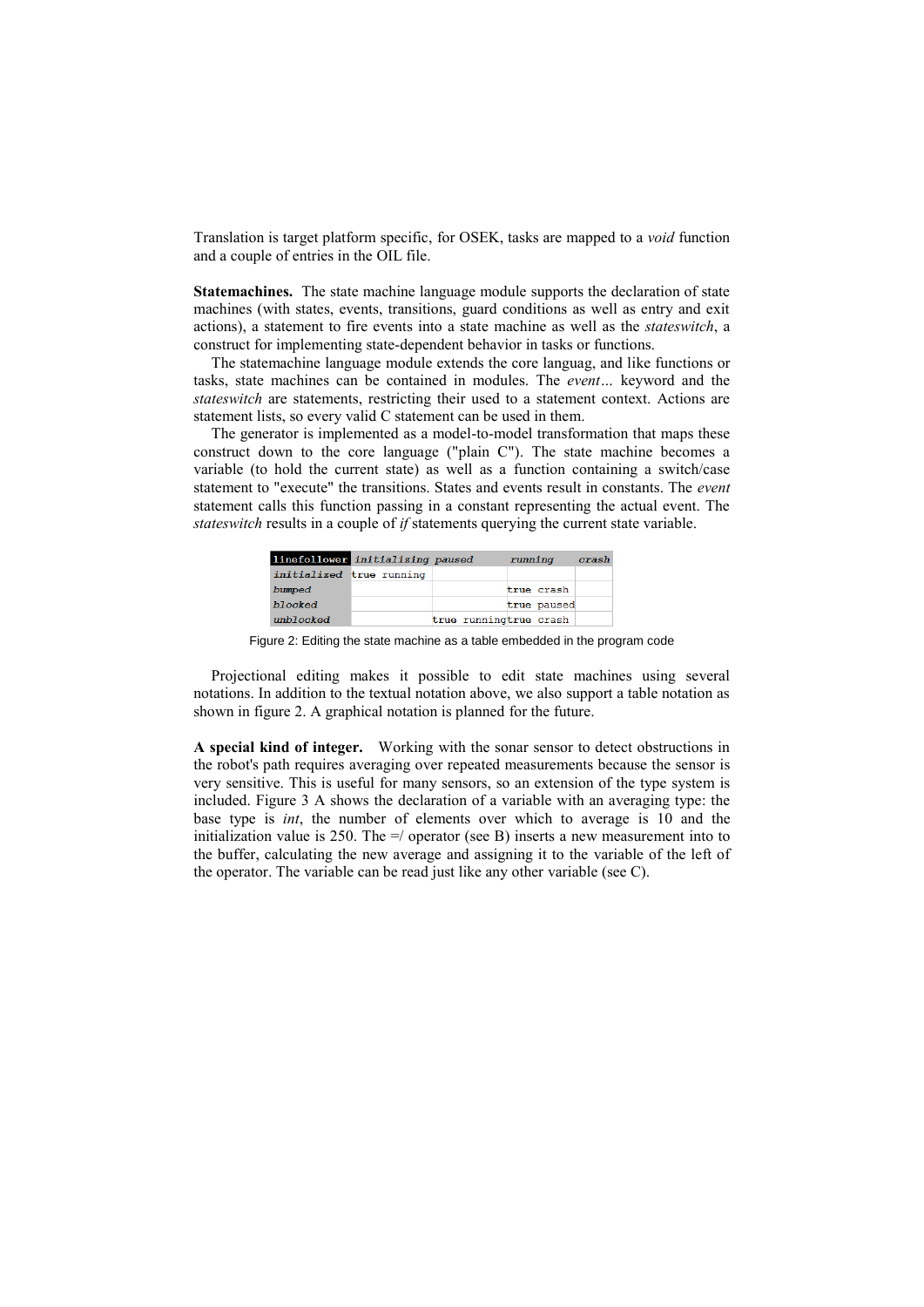

Figure 3: Averaging Variables

**Safety.** One aspect of safety is making sure that no overflows occur. For example, if a programmer assigns a value to an *uint8*, the value must not be larger than 255. If a module is marked as *safe,* all assignments and initializations are wrapped with a *checkSizeNN(…)* function call that logs an error if the value is outside the permitted range. An alternative implementation would transparently replace built-in operators with safe library functions such as *mul32*.

| exported interface MotorControl {<br>$void stop()$ ;<br>void setLeftSpeed(int8 speed); | exported component implementation MotorsNXT : Motors {<br>procedure void motorControl.stop() { |
|----------------------------------------------------------------------------------------|------------------------------------------------------------------------------------------------|
|                                                                                        |                                                                                                |
| void setRightSpeed(int8 speed);                                                        | nxt motor set speed (MOTOR PORT T:: NXT PORT B, 0, 1);                                         |
|                                                                                        | nxt motor set speed (MOTOR PORT T:: NXT PORT C, 0, 1);                                         |
|                                                                                        |                                                                                                |
| exported component Motors {                                                            |                                                                                                |
| provides motorControl : MotorControl;                                                  | procedure void motorControl.setLeftSpeed(int8 speed) {                                         |
|                                                                                        | nxt motor set speed (MOTOR PORT T:: NXT PORT C, speed, 1);                                     |
|                                                                                        |                                                                                                |
|                                                                                        | procedure void motorControl.setRightSpeed(int8 speed) {                                        |
|                                                                                        | nxt motor set speed (MOTOR PORT T:: NXT PORT B, speed, 1);                                     |
|                                                                                        |                                                                                                |
|                                                                                        |                                                                                                |
|                                                                                        |                                                                                                |

Figure 4: An interface, a component and a component implementation

**Components.** Component-based development is very widespread in embedded systems. Components are the "smallest architecturally relevant building block". They encapsulate behaviour and expose all system-relevant characteristics declaratively. In MEL, a language module is available to express interfaces, components and component implementations (Figure 4).

The separation of interface, component and implementation also leads to a support for "compile-time polymorphism": since client code is written only against interfaces, the implementing component can be replaced. For example, this supports the encapsulation of platform-specific code and makes mocks for testing simple.

**A domain specific language.** All the facilities described so far address embedded software development generally. There was nothing in the languages that is specific to mobile robots that can drive and turn.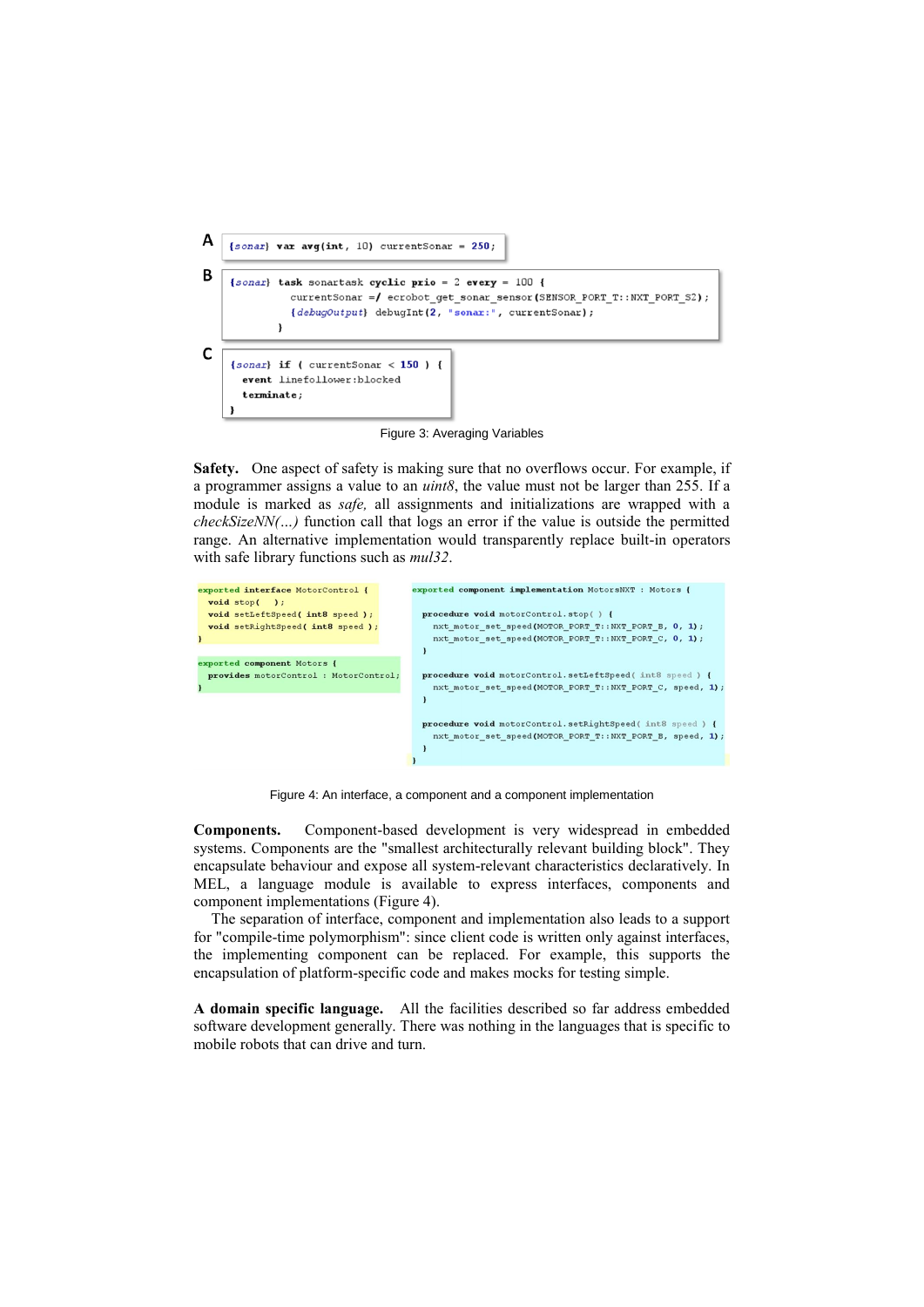

Figure 5: A robot routing script embedded in a module

Figure 5 shows a DSL for describing robot driving instructions. Since the robot routing language extends the core language, it can be embedded in a module. The *robot script* can even call C functions! This is an example of cascading languages: on top of a (relatively) general purpose language (Embedded/C/OSEK/Mindstorms), a (relatively) domain specific language (robot routing) is cascaded. The domain specific constructs are translated down to the more general purpose constructs for execution.

**Requirements traceability and product line variability.** The MEL also supports traceability to requirements as well as feature annotations to express product line variability.

#### **Summary**

The approach described in this article results in much more readable code, because the abstractions are better aligned with the program's intent. Low-level and abstract concepts can be mixed or separated, as necessary. It is possible to build language extensions specific to a platform, system or middleware, the effort is limited: for example, building the robot routing language took about 6 hours. Alternative notations such as tables or graphical notations will be possible by the end of 2010.

You can go to http://mbeddr.com for screencasts and papers [6,7,8]. The website also contains a link to MPS as well as to the MEL. All of the tools and the code are open source.

#### **References**

- 1. MISRA Group, Misra-C, http://www.misra-c2.com/
- 2. Wikipedia, Requirements Traceability, http://en.wikipedia.org/wiki/Requirements\_traceability<br>3. Eisenecker. U., Czarnecki, K., Generative Programming, Addison-Wesley, 2000
- Eisenecker, U., Czarnecki, K., Generative Programming, Addison-Wesley, 2000
- 4. JetBrains, Meta Programming System, http://jetbrains.com/mps
- 5. Sourceforge.net, nxtOSEK, http://lejos-OSEK.sourceforge.net/<br>6. Voelter M. Product Line Engineering with Projectional Langu
- Voelter, M., Product Line Engineering with Projectional Language Workbenches,
- http://voelter.de/data/pub/Voelter-ProductLineEngWithProjectionalLanguageWorkbenches.pdf